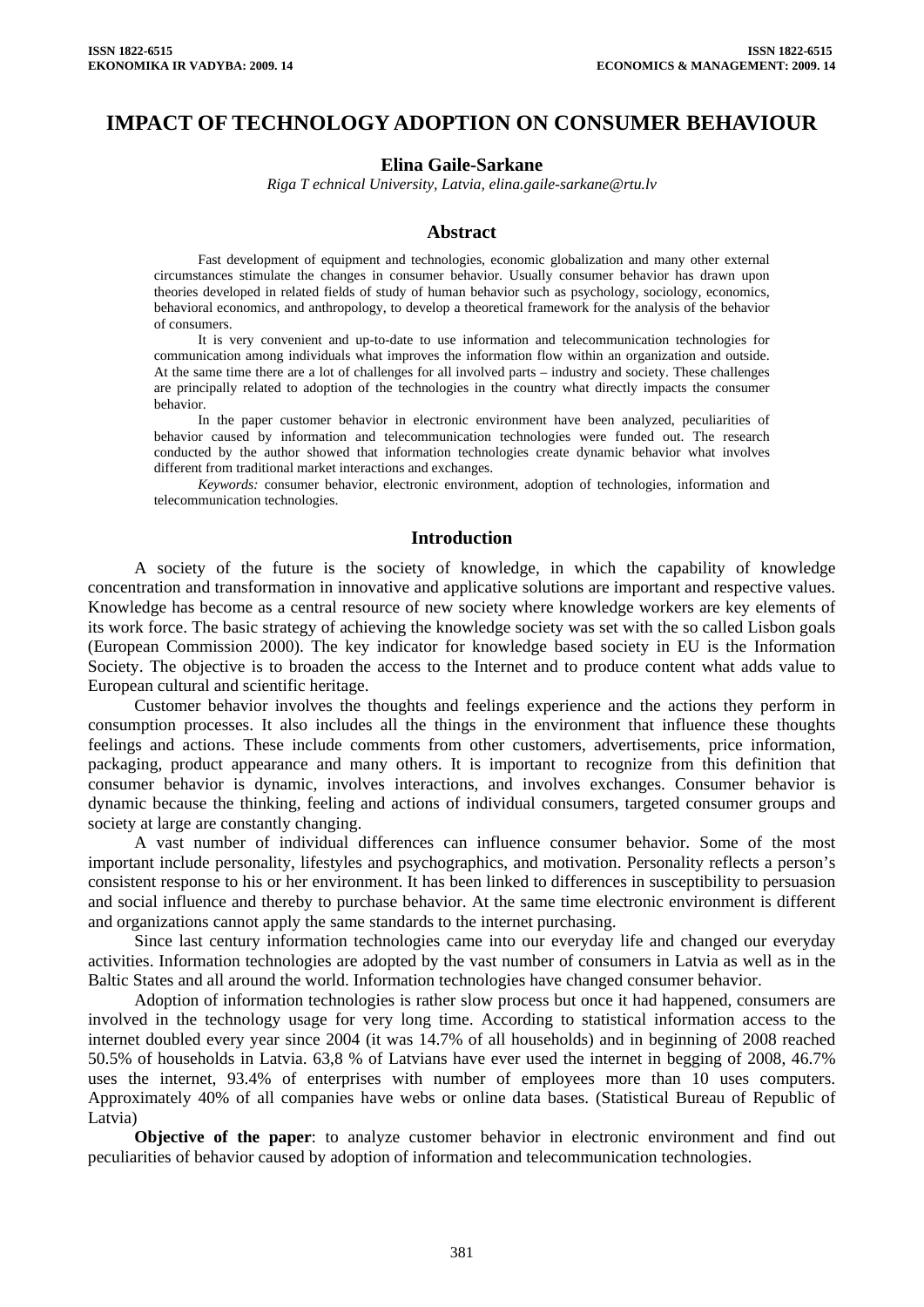**Research methodology**: The author employs well-established quantitative and qualitative methods of research: grouping, analysis, statistic method, etc

**The theoretical and methodological background** of the research is formed by, scientific researches and publications, publications from mass media and professional literature; statistical information from legal institutions as well as information collected by the author during the survey.

# **Theoretical Framework on New Technology Adaptation**

Computers and electronic communication networks play an increasing part in handling and processing of information since equipment is more precise and cheaper than work of people, besides they provide the fastest storage and exchange of information. The flow of information is the key to success in the computer age and information society. Successful employment of information raises the effectiveness and profitability of a organization.

There is a lot f researches done by international experts and scientists on topic how and why people adopt a new technology. The researches are devoted to two important levels – organizations and individuals.

Among most important models the author would like to emphasize Technology Acceptance Model, Motivation Model, Theory of Planned Behavior, Innovation Diffusion Theory etc.

Davis Technology Acceptance Model (Davis, 1989) predicts information technology acceptance and usage. In this model the user's behavioral intention to use a technology is affected by their perceived usefulness and perceived ease of use of the technology.

This model was originally developed for studying technology at work. Later it has been used as such or modified to study user acceptance of consumer services such as Internet services or e-commerce (Kaasinen, 2005). The Technology Acceptance Model constitutes a solid framework for identifying issues that may affect user acceptance of technical solutions. As Davis and Venkatesh (2004) have proved, the model can be enhanced from the original purpose of studying user acceptance of existing products to study planned product concepts, e.g. in the form of mock-ups. This indicates that Technology Acceptance Model (see Figure1) could also be used in connection with technology development projects and processes to assess the usefulness of proposed solutions. Applied in this way, the model also supports the human-centered design approach.



**Figure 1.** Technology Acceptance Model for Mobile Services (Kaasinen, 2005)

Ajzen published theory about the Motivation Model (Ajzen, 1991) in which he describes that general motivation theory, extrinsic and intrinsic motivation, is an explanation for behavior.

Theory of Planned Behavior is built according to Theory of Reasoned Action by adding the construct of perceived behavioral control (Ajzen, 1991).

Innovation Diffusion Theory a widely supported model used in a variety of fields identifies five factors that impact technology adoption (Moore, Benbasat, 1991):

- compatibility,
- complexity,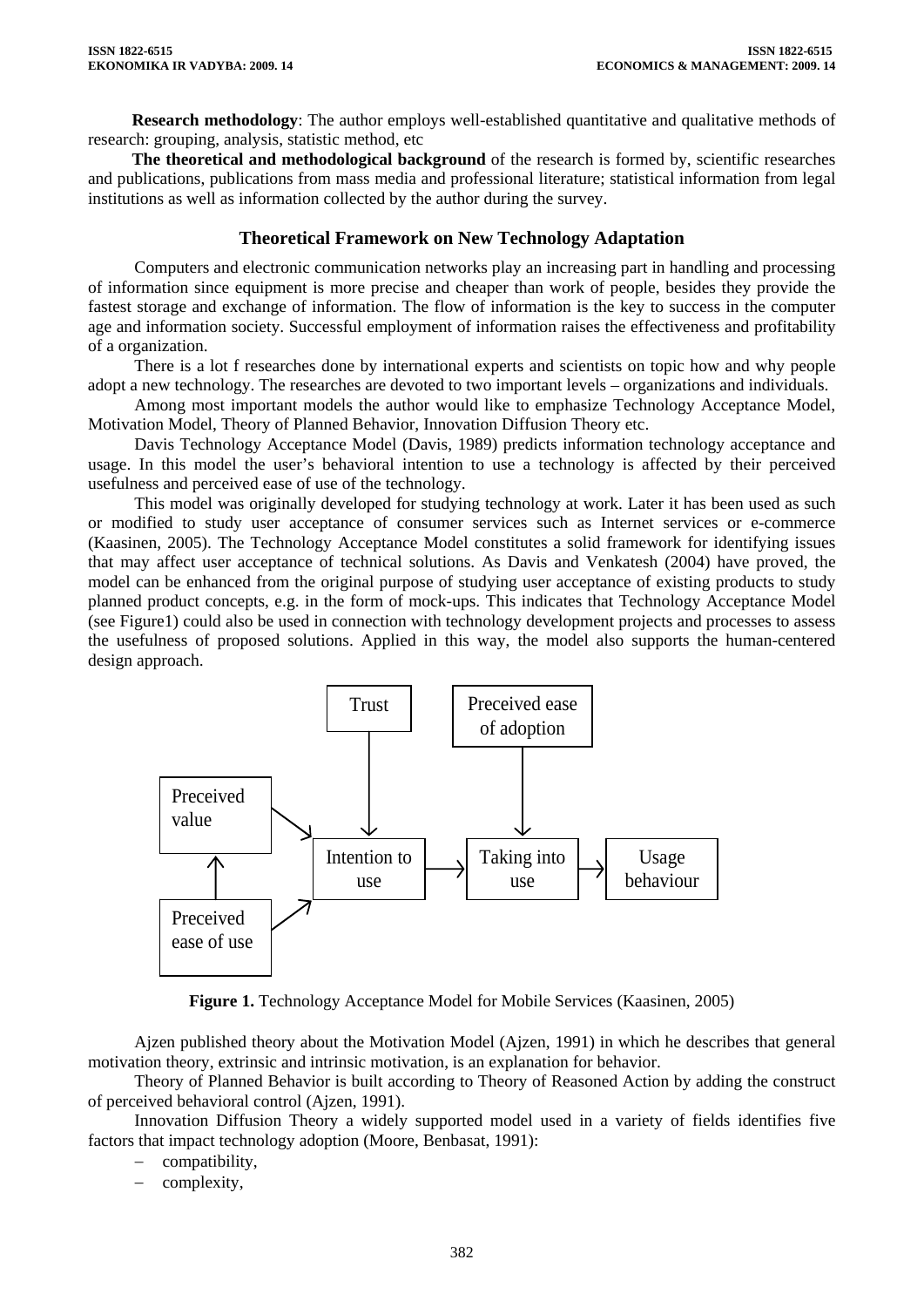- − observability,
- − relative advantage,
- − trialability.

According to these factors seven constructs for individual acceptance of technology were developed:

- − compatibility,
- − ease of use,
- − image,
- − relative advantage,
- − results demonstrability,
- − visibility,
- − voluntariness of use.

There are a lot of theories what describes different factors what influences consumer behavior and adoption of information technologies. For example, as most important determinants are following (Vanketesh, Moore, 2003):

- − the degree to which an individual believes that using the system will help him or her to attain gains in job performance or performance expectancy;
- − the degree of ease associated with the use of the system or effort expectancy;
- − the degree to which an individual perceives that important others believe he or she should use the new system or social influence;
- − the degree to which an individual believes that an organizational and technical infrastructure exists to support use of the system or conditions.

According to this theory the author would like to analyze the impact of information technologies on consumer behavior, especially on adoption of new technologies. There is also possible to put down the recommendations for organizations how to develop and promote for example, new web or portal. In case if a new technology is a new communication channel with customers, web, portal or e-business model it is possible to work our guidelines for development and customer adoption.

Organizations employ information and telecommunication technologies for internal and external communication, for exchange of information and raising their competitiveness by creation webs, portals, forums for discussion, e-shops etc. According to the author point of view, main benefits from using information technologies in the business are:

- − Cost reduction. By minimizing all types of costs for communication, information exchange, distribution etc.,
- − Increased competitiveness. The organization becomes modern and more competitive,
- − Information exchange progress (easy and fast exchange with information),
- − Convinces, including all around the clock activities,
- − Up-to date information,
- − Additional services etc.

At the same time there are a lot of challenges – related to adoption of novelties by customers. From process control standpoint the challenges are:

- − Change of process. Electronic environment initiate changes what will affect the roles of all involved parts, rules, procedures, communication,
- Return on investments. Not always it is clearly defined what is return on investment and how it will impact financial situation of an organization (for example social portals),
- − Reliability of infrastructure. Data are integrated on a data network, high reliability and data protection is strictly demanded for both – organization and customer,
- State regulations. Law and public policy can determine data services. For example copyrights, data accessibility etc.

Existing models of new technology adoption very well describe all aspects of consumer behavior and points out specific features to what companies should pay attention on. New technology adoption models could be applied to web technologies and e-commerce. Thereby, by knowing both – adoption models and particularities of consumer behavior their can be used for:

- − Development of technology development and adoption plan;
- − Analysis and control of technology adoption process;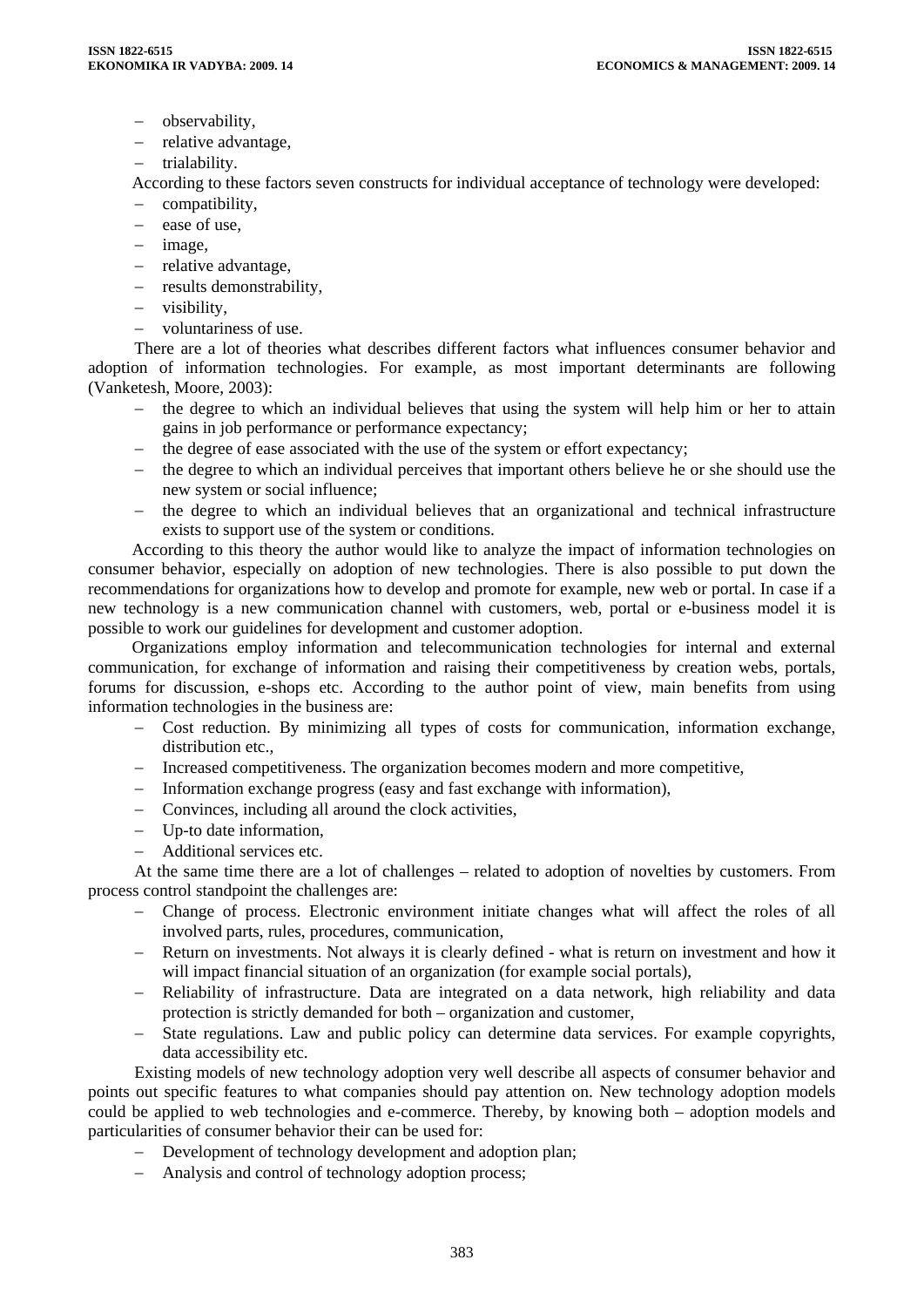- Escaping of mistakes;
- Modeling of consumer behavior;
- − For development of methodologies and methods, etc.

# **Human Information Behavior**

When organizations is going create web or communication channel with their customers, they should take into account that human behavior in searching for information varies in different ways according to characteristics, experience, knowledge and motivation of individuals what is under impact of various external factors. By knowing it the organization can develop strategy of system implementation and work according to the methodology. One of key points in information system adoption process is human information behavior.



**Figure 2**. Wilson's information behavior model (Wilson, 1999)

Human information behavior is how individuals approach and handle information. This includes searching for it, using it, modifying it, sharing it, hoarding it, and even ignoring it. Consequently, when we manage information behavior, we're attempting to improve the overall effectiveness of an organization's information environment through concerted action. (Devenport, 1997). Nowadays it is important because customers are searching for information, comparing prices and trying to find best offer for themselves. And, according to statistical information, main activities in the internet are oriented on information exchange and information search.

On 1999 T. Wilson has developed information behavior model (see Figure 2). The model suggests that information-seeking behavior arises as a consequence of a need perceived by an information user, who, in order to satisfy that need, makes demands upon formal or informal information sources or services, which result in success or failure to find relevant information. If successful, the individual then makes use of the information found and may either fully or partially satisfy the perceived need - or, indeed, fail to satisfy the need and have to reiterate the search process. The model also shows that part of the information-seeking behavior may involve other people through information exchange and that information perceived as useful may be passed to other people, as well as being used (or instead of being used) by the person himself or herself. (Wilson, 1999)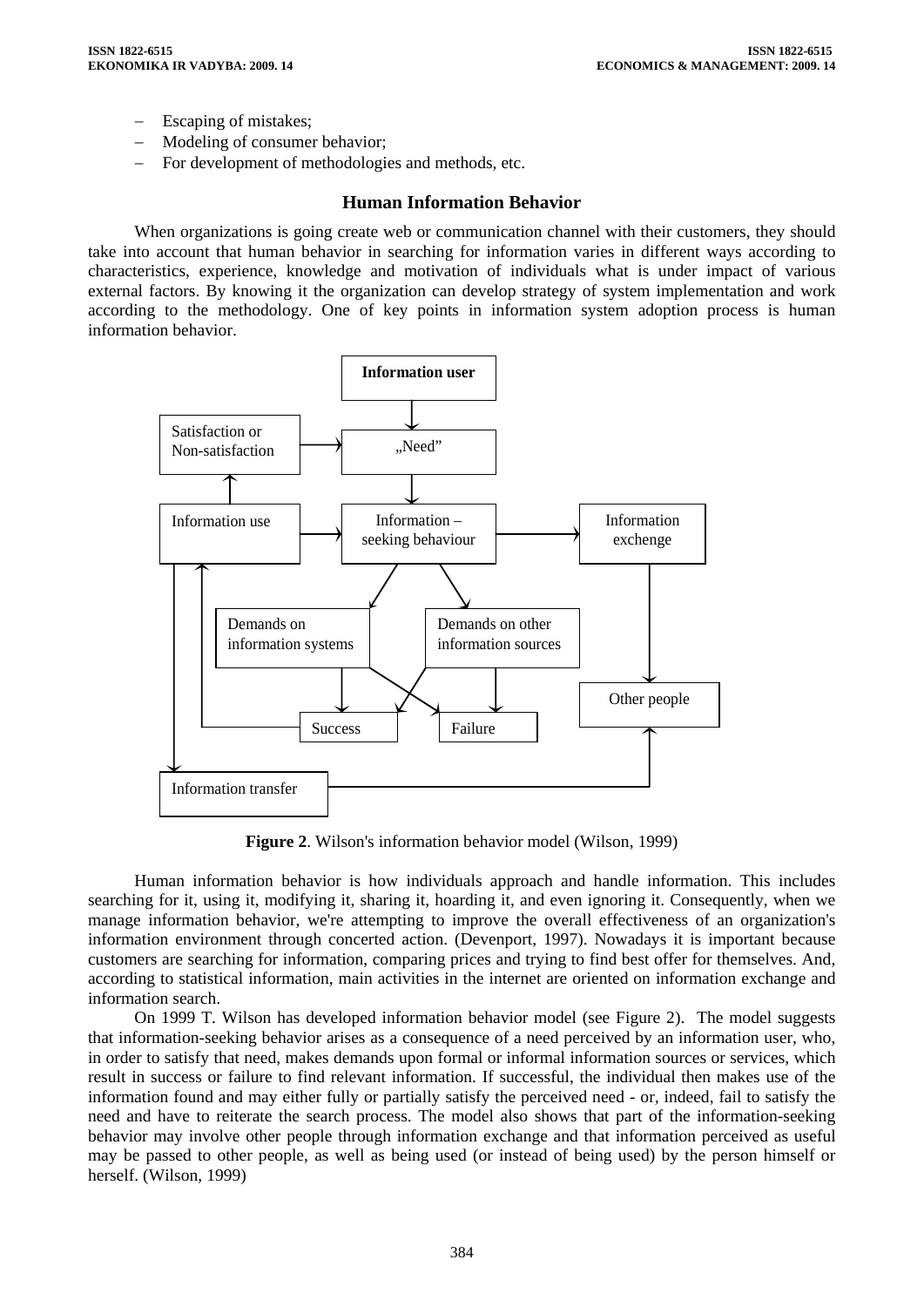At the root of the problem of information-seeking behavior is the concept of information need, which has proved intractable for the reason advanced by Wilson in 1981. According to Wilson need is a subjective experience which occurs only in the mind of the person in need and, consequently, is not directly accessible to an observer. The experience of need can only be discovered by deduction from behavior or through the reports of the person in need. (Wilson, 2002)

The general concept of need is, of course, a psychological concept, since it refers to a mental state or states and a good deal attention has been given to the idea, its subjective character and the motivation for the expression of need or the physiological drives that result in the expression of need. (Wilson, 2002)



**Figure 3.** A model of information-seeking behavior (Wilson, 2002)

According to this for the organization what introduces new communication channel with their customers the need of information exchange should be clearly stated. Customers should understand benefits from the web in order to adopt this system.

In the same paper Wilson proposed a model of the circumstances that give rise to information-seeking behavior (see Figure 3 – simplified model). The main elements of Wilson's model are the situation within which a need for information arises (the PERSON performing a ROLE in an ENVIRONMENT), the barriers that may exist to either engaging in information-seeking behavior or in completing a search for information successfully, and information-seeking behavior itself. Figure 3 has been simplified and amended to show how Ellis (1989) work on information-seeking fits into the model. (Wilson, 2002)

The author recommends joining together both theories – human information behavior and consumer behavior theory (in the electronic environment). A vast number of individual differences can influence consumer behavior. Some of the most important include personality, lifestyles and psychographics, and motivation. Personality reflects a person's consistent response to his or her environment. It has been linked to differences in susceptibility to persuasion and social influence and thereby to purchase behavior. At the same time electronic environment is different and organizations cannot apply the same standards to the internet purchasing.

According to different theories of consumer behaviour and researches done by the author up to now factors what have influence on consumer behaviour are: social, personal, economic, situational, cultural, psychological and marketing mix communication. At the same time factors what influence information seeking process is - personal, role related and environmental.

The author presumes that according to both theories factors can be divided in three groups: direct, indirect and situational. Direct factors for the customers are environmental, for example access to the resources, current economical situation in the country (inflation, interest rates etc.), marketing mix and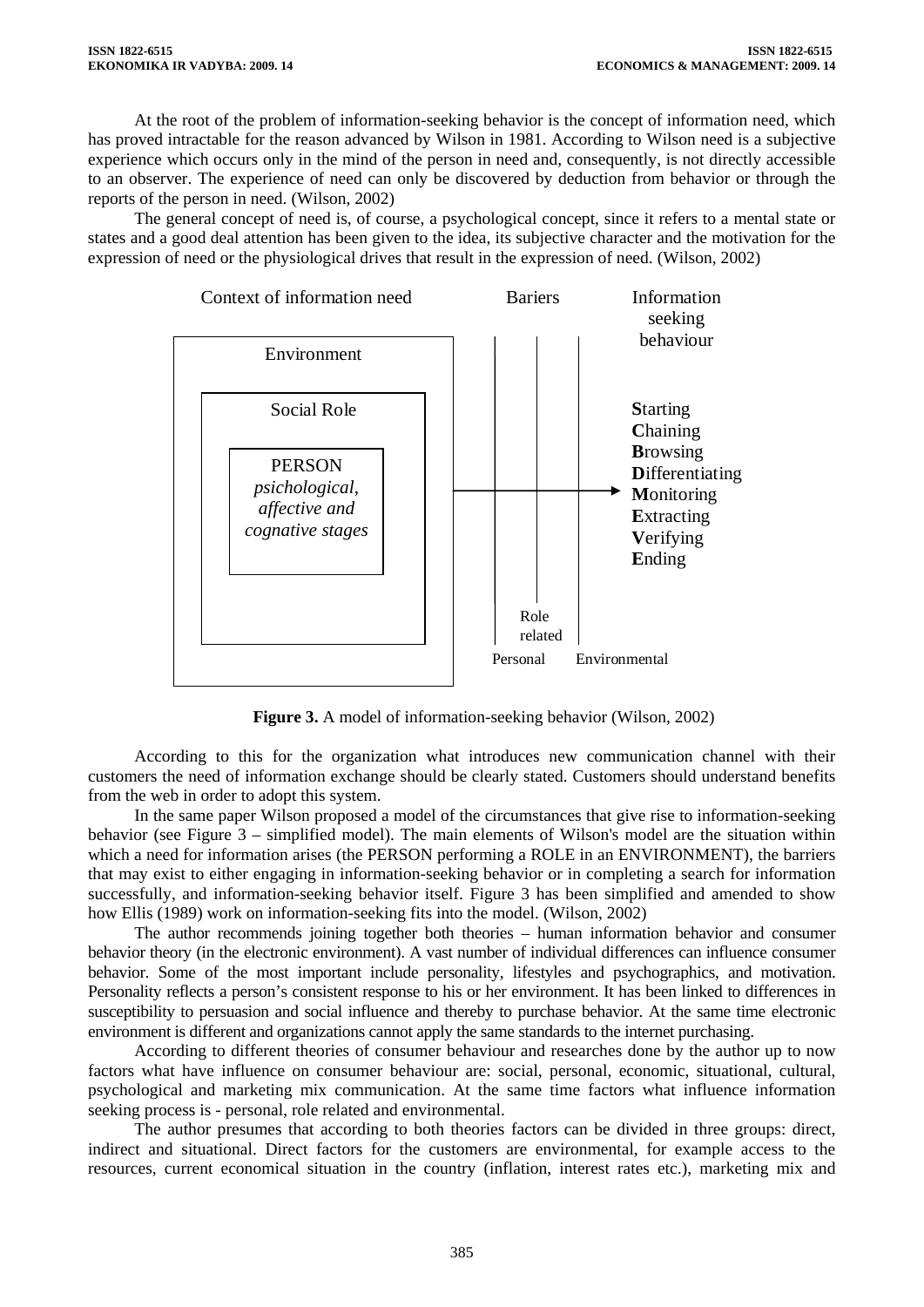communication. As indirect factors the author would point out cultural and social factors what are mainly role related, besides some of social factors could be applied to both – direct and indirect groups. Under the group ,,situational factors" the authors presume those who depends on the individual –psychological, personal and situational (with situational factors the authors presume environmental factors, impact of the situation, sales personnel etc).

The mentioned grouping would be important for development of recommendations for companies who would like to adopt in the market new tools of e-commerce or channels of communication via the internet.

# **Motivation and Consumer behaviour in e-environment**

With an aim to analyze differences in consumer behaving motives in real market and electronic environment, the author organized survey in the age group 18-25. This age group was chosen because according to the statistical data in 2006 96% of inhabitants in the age between 16 and 25 were using the internet. The period of survey is November-December, 2007. The total number of respondents was 172, both sexes. The questionnaire contained 6 question groups all oriented on range of parameters. The resume of the survey is described below.

According to the survey the target group uses the internet tools for:

- 1. E-mailing (99%);
- 2. Information search (89%);
- 3. Social Portals, Peer Group activities (74%);
- 4. Online banking (68%);
- 5. Skyping (66%);
- 6. E-shopping (43%).

According to the results of this research and researches done before by other companies, e-mail is a leading e-commerce tool what is used by 99% of all internet users. These results clearly show interests of this target audience and simultaneously pay attention to e-sopping as upcoming activity. Therefore it is valuable to forecast how e-shopping could develop in the nearest future and what are motives, pros and cons for e-shopping in this target group.

This survey prescribes that benefits of the internet usage and e-commerce for the target group are:

- − Speed (95%);
- − Saves time (92%);
- Rational (help to facilitate many processes) (87%);
- − Possibility to find more information at the same time (84%);
- − Accessibility (can use everywhere)(76%);
- − All around the clock (65%);
- − Easy to use (63%);
- − Always updated (actual) information (59%);
- − Overall conveniences (56%);
- − Possibility easy to compare products and prices (54%);
- − Punctuality and accurateness (49%);
- − All kinds of goods in one place (45%);
- − Special (just online) offers (48%);
- − Possibility to follow the execution of the order (34%);
- − No paper what should be filled (26%);
- − Environment friendly (no paper used, no sales materials, brochures etc.)(25%);
- − Possibility to cancel order (19%).

From the results of the survey we can clearly see that values for the target group are speed and time saving, conveniences, updated information, etc.

According to the authors point of view the results of the survey confirm that consumer behaviour is changing under the impact of new technologies and especially under the impact of the internet and e-commerce. The values of today's customer are speed of actions, independence, conveniences, economy of resources.

By joining together aspects of three main theories - adoption of the technologies and, information seeking behaviour and changing consumer behaviour it is possible to create recommendations for a company who would like to perform in the market with new channel of communication in the internet. For success in